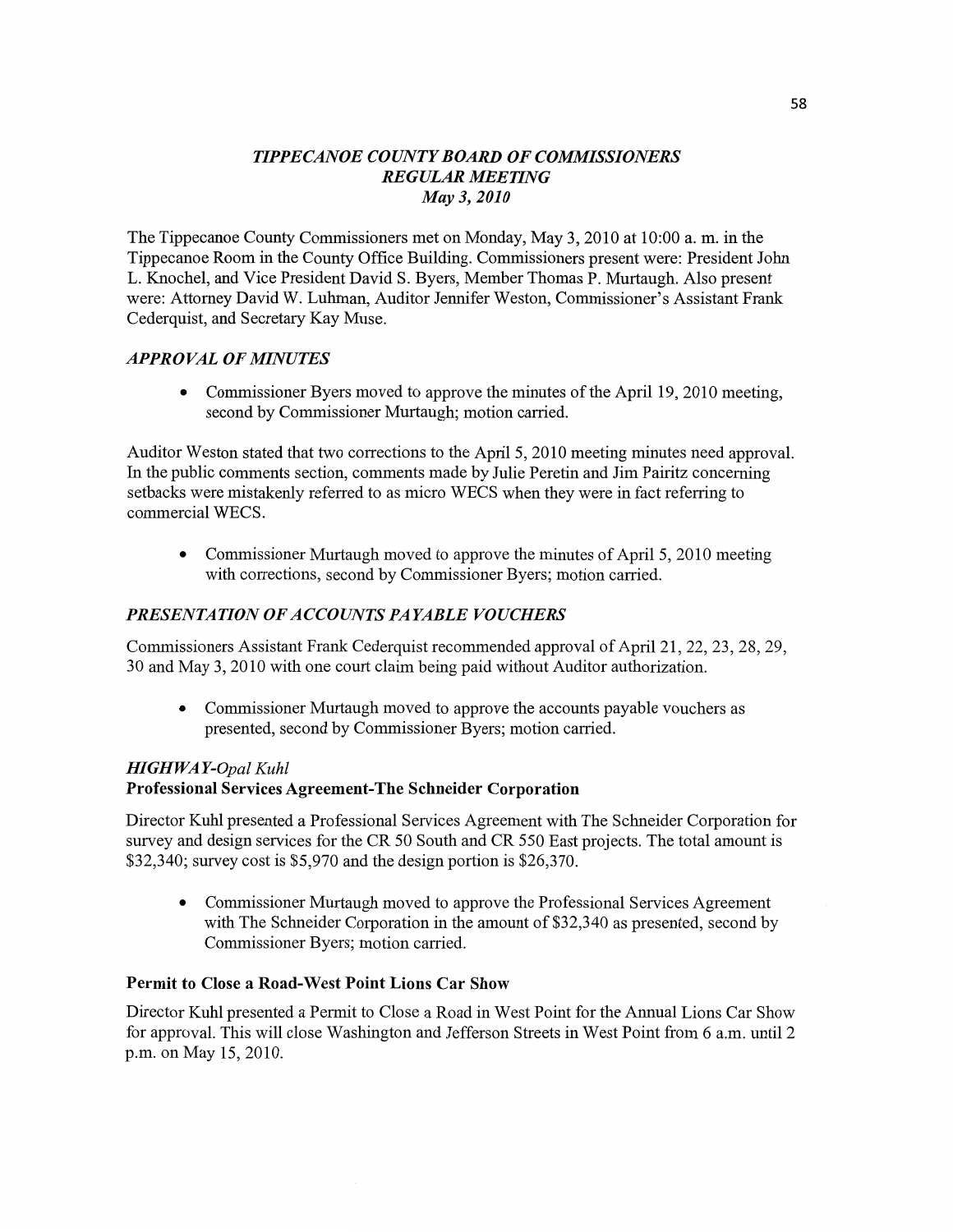**0** Commissioner Byers moved to approve the Permit to Close a Road in West **Point** as **presented,** second by **Commissioner** Murtaugh; **motion** carried.

## **Parcelization Grant** of **Right-of—Way** for CR 850 **West**

Director **Kuhl** presented a Parcelization Grant of Right-of—Way for CR 850 West just off US 52. Director Kuhl stated **that** *this* is the normal procedure when a parcelization is done; the grant of right of way for the **half** width of that road is required.

**0 Commissioner Murtaugh moved** to approve the Parcelization Grant of Right-of—Way for CR 850 West as presented, second by **Commissioner** Byers; motion carried.

## Warranty **Deed** and **Right** of Entry for **Parcel** 14 on **Tyler Road Project**

Director Kuhl presented a Warranty Deed and Right-of—Entry for Parcel 14 on the Tyler Road Project in the names of Richard P. Mills, John M. Mills, and Linda Lorenz in the **amount** of \$7,000 for approval. Utilities are scheduled to be relocated this year. The trees will **come** down in October afier the bat-mating season and construction is scheduled to begin spring 2011.

**0 Commissioner** Murtaugh **moved** to approve the Warranty Deed and Right—of-Entry for Parcel 14 in the **amount** of \$7,000 as presented, second by Commissioner Byers; motion carried.

## **Continuation Certificate from Mulberry Cooperative Telephone Co., Inc.** in the **amount** of **\$5,000**

Director Kuhl presented a \$5,000 Continuation Certificate from Mulberry Cooperative **Telephone** Co., Inc. for approval. **This** is an **annual** certificate **that** allows **them** to **continue** to work in the right of way.

**0** Commissioner Murtaugh **moved** to accept the Continuation Certificate from Mulberry Cooperative Telephone Co., **Inc.** in the amount of \$5,000 as presented, second by **Commissioner** Byers; **motion can'ied.** 

## **Change Order** *#* 1 **from F &** K Construction, **Inc.** for **Bridge** # 36

Director Kuhl presented Change Order #1 from F & K Construction, Inc. for Bridge #36 Removal Project for approval. The original amount was \$58,524; this change order is \$1,350 for the relocation of a power line bringing the total **amount** to \$59,874.

• Commissioner Murtaugh moved to approve Change Order #1 from F&K Construction in the amount of \$1,350 as presented, second by Commissioner Byers; motion carried.

# *CASA-Coleen Hamrick*  **Permission** to **Accept Grant**

Director Hamrick requested permission to accept a \$40,000 grant from the Child Abuse Prevention Treaty Act **(CAPTA),** a federally funded program. The funds are brought into the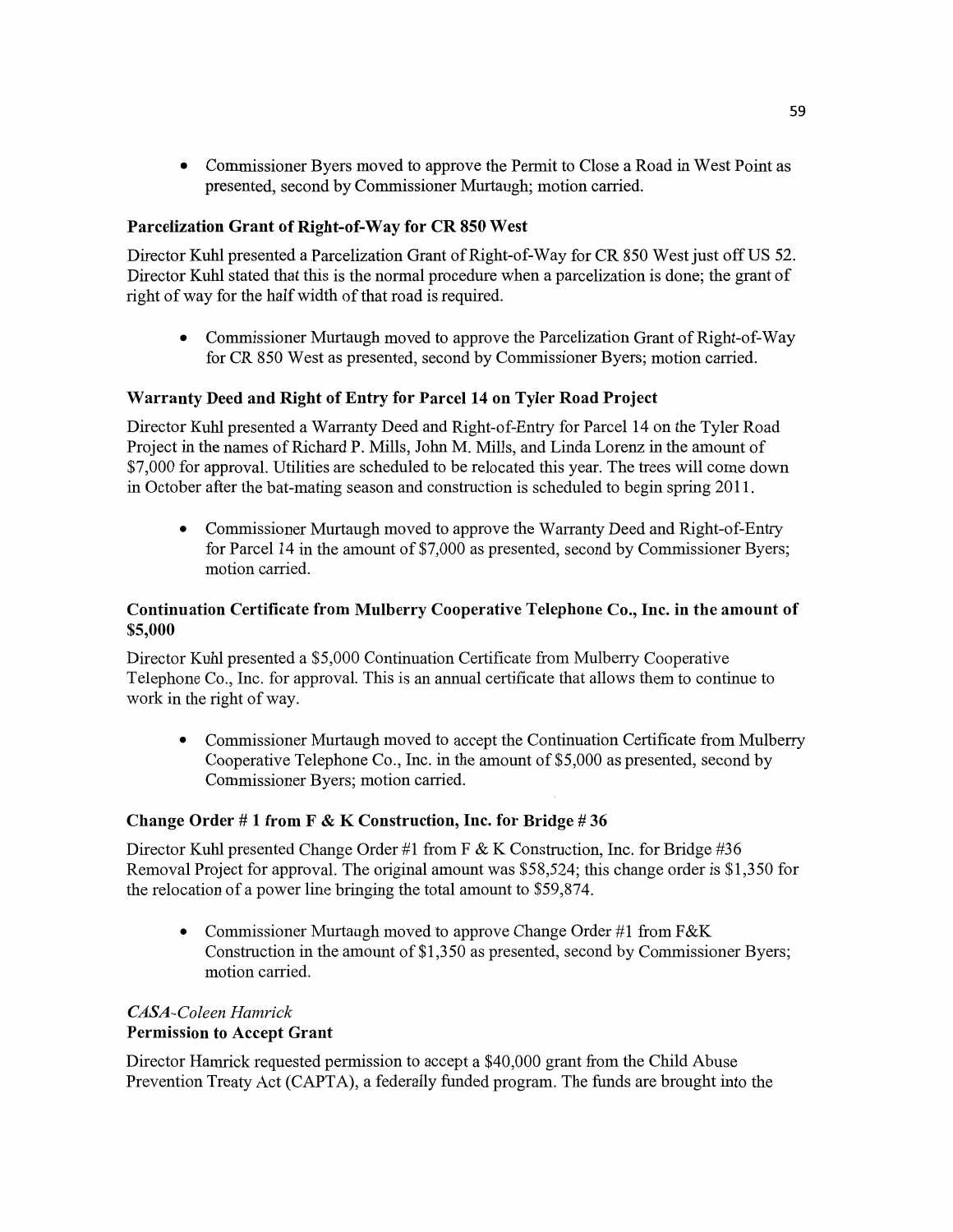state through the **Department** of Child Services and **then** allocated to **counties. This grant** will be used to hire a regular part-time supervisor for 25 volunteers. Director Hamrick added that **CASA**  is currently serving 378 children at this **time,** with 111 **children** on a waiting list.

- **0 Commissioner** Murtaugh moved to grant permission to accept the grant in the **amount**  of \$40,000 as presented, second by Commissioner Byers; motion carried.
- **0** Commissioner Murtaugh moved to approve the position of **a** regular part-time supervisor for **CASA, second** by Commissioner Byers; motion carried.

## *VILLA*

**0 Commissioner** Byers moved to approve the applications of Beverly **Hall** and John M *\_* Amstutz to the Tippecanoe Villa, second by **Commissioner** Murtaugh; **motion** carried.

#### *UNFINISHED B USINESS*

None

#### NE WB *USINESS*

Attorney Dave **Luhman** stated that DHL Express and Tippecanoe County has reached a settlement concerning the clean up of a chemical spill caused by DHL Express. When DHL Express failed to reimburse the county for the cost of the clean up, the county hired an attorney to re-cover the cost of \$6,793. Settlement is in the amount of \$9,700; this includes the \$6,793 for clean up cost and attorney fees.

**0** Commissioner Murtaugh moved to accept the settlement from DHL Express in the **amount** of \$9,700 as presented, second by **Commissioner** Byers; **motion** carried.

## *REPORTS* ON *FILE*

Wabash River Heritage Con'idor **Commission**  Tippecanoe County Public Library Minutes Mail & Duplicating Parks Department **Minutes**  Tippecanoe County Board of **Health** 

Reports and **Minutes** are in file in the Commissioner's office for review.

#### *PUBLIC COMMENT*

Paul Wright, West Point asked if it was possible to view the accounts payable on the county website. Mr. Wright added **that** they are no longer pfinted in the newspaper. Auditor Weston responded that the information is not available on the website, but is available in the Auditor's Office.

Commissioner Byers **moved** to adjourn.